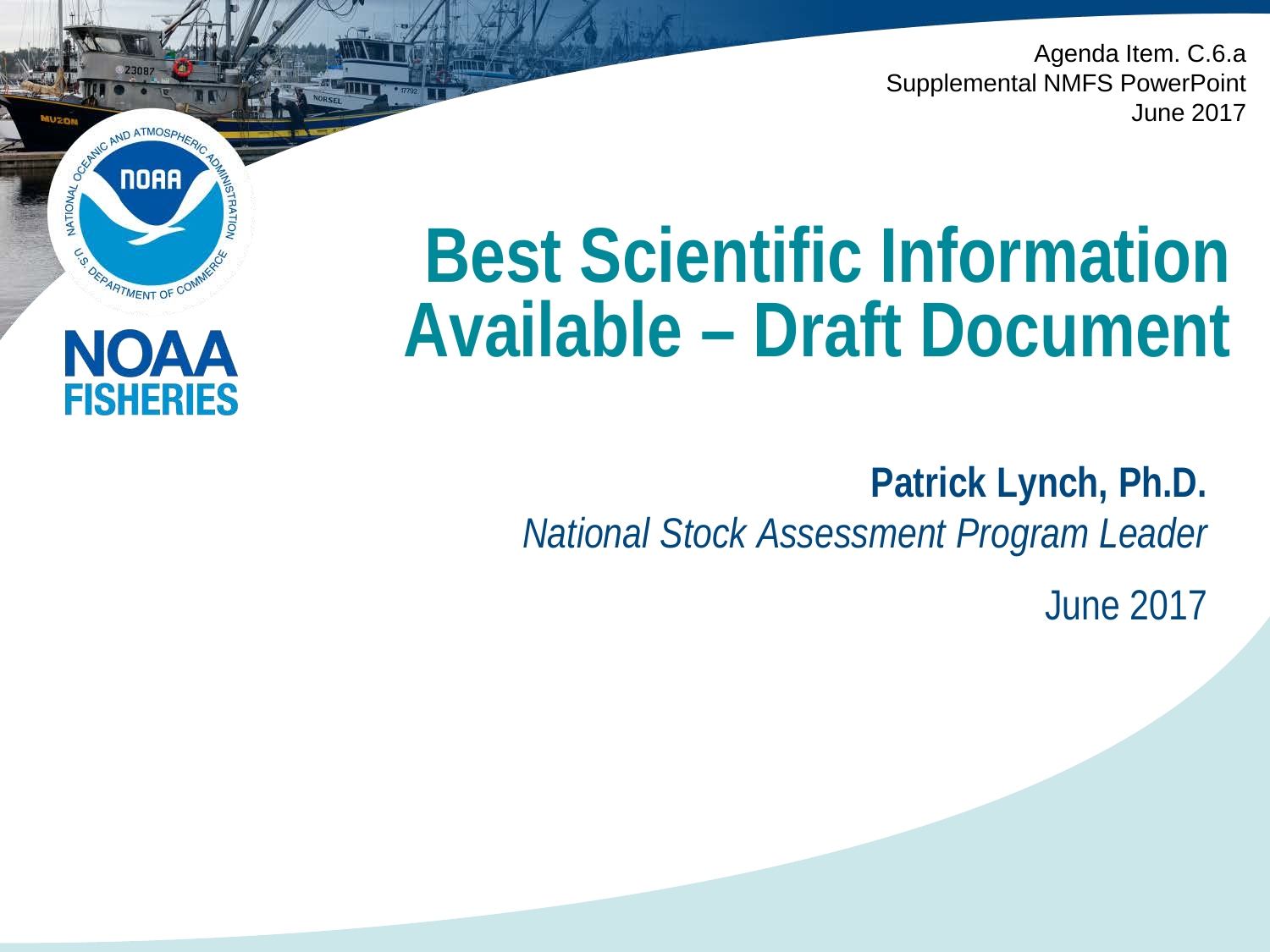#### **Best Scientific Information Available**

**Outline**

# **Objectives**

**Challenges** 

General Steps

# Request & Status

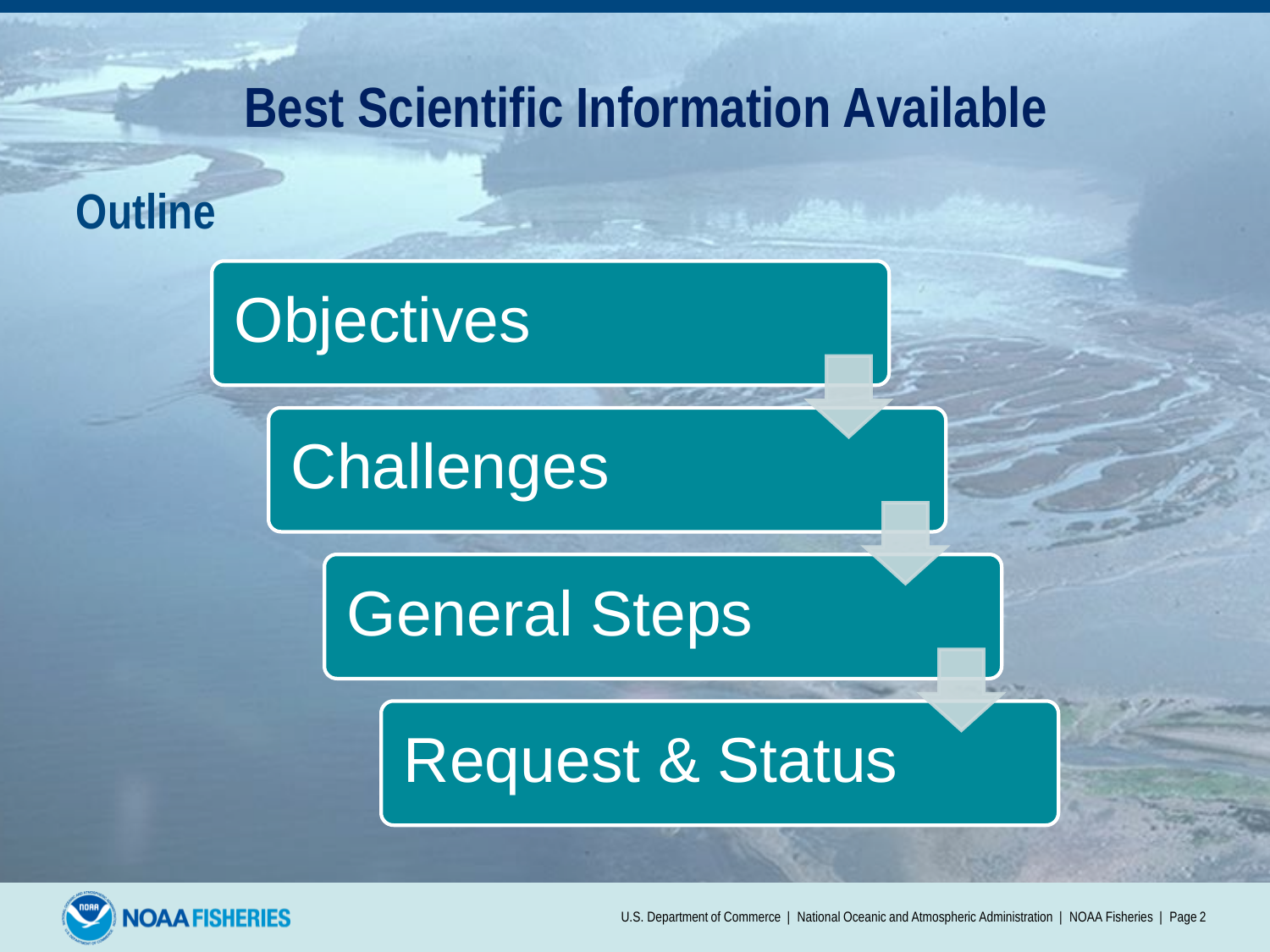#### **OBJECTIVES**

# **Best Scientific Information Available (BSIA)**

- BSIA criteria from NS2 Guidelines
	- Relevance, inclusiveness, objectivity, transparency and openness, timeliness, verification and validation, and peer review, as appropriate

### **Our requests**

- Short-term: evaluate proposed BSIA process
- Longer-term: document regional process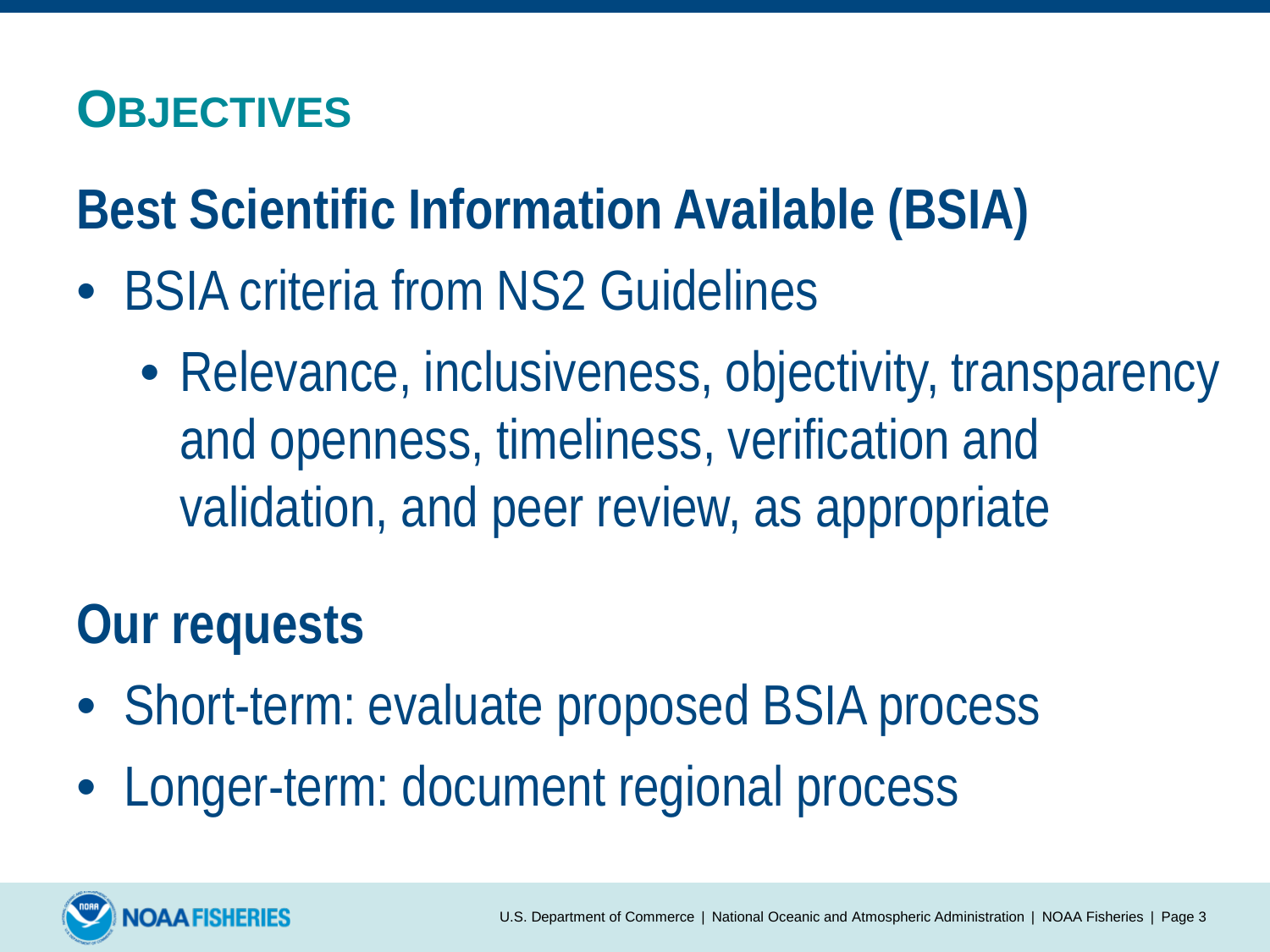#### **OBJECTIVES**

**Fishery management must be based on BSIA**

- Document aims to:
	- Describe BSIA certification process for stock assessments to support:
	- **△ Stock status determination**
	- Fishing recommendations (OFL & ABC)
	- Harvest specifications (ACL)
	- Identify roles & facilitate **coordination** with SSCs

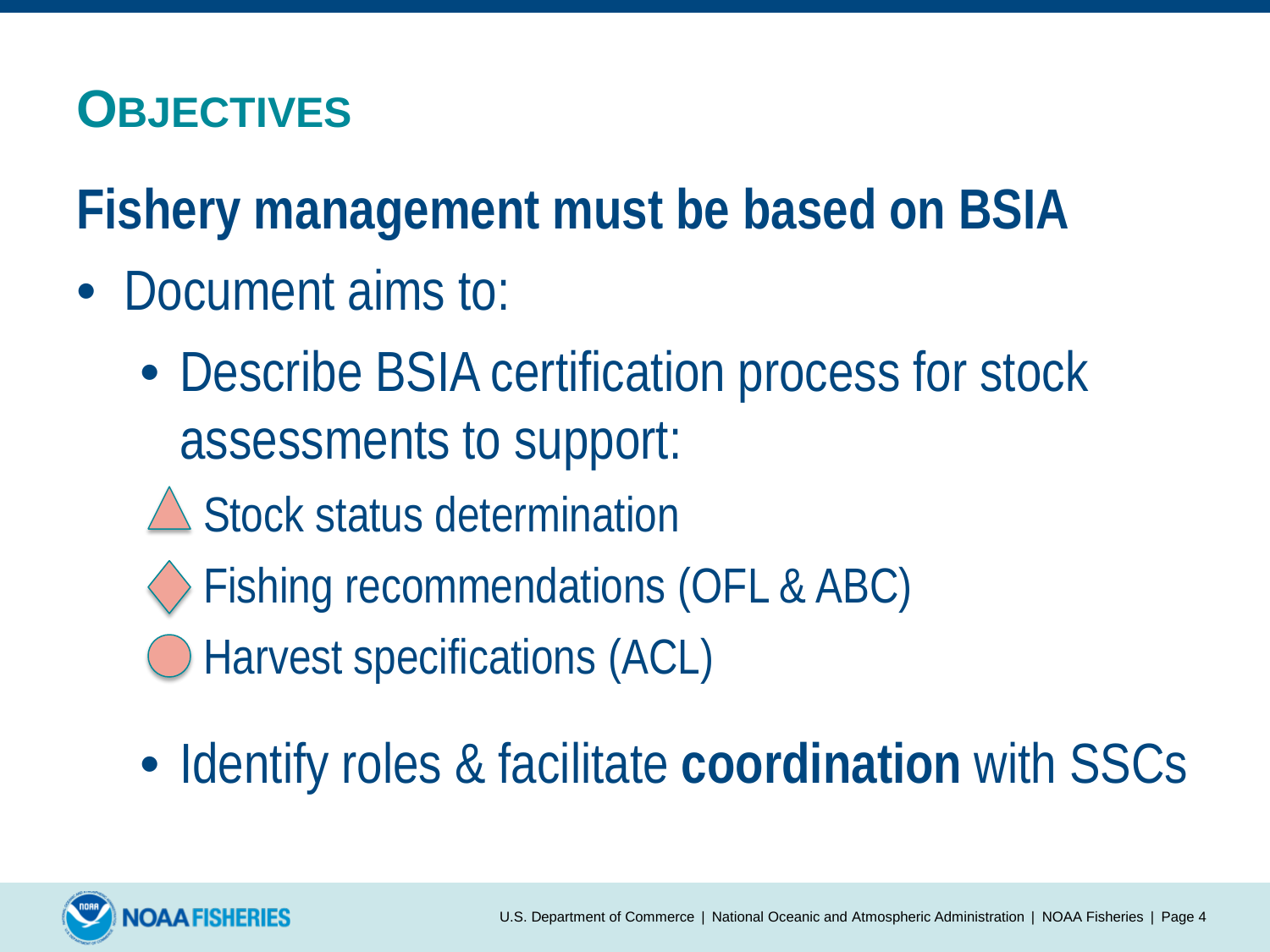# **National Standard 2: Best Scientific Information Available – BSIA**



**Assessment** 

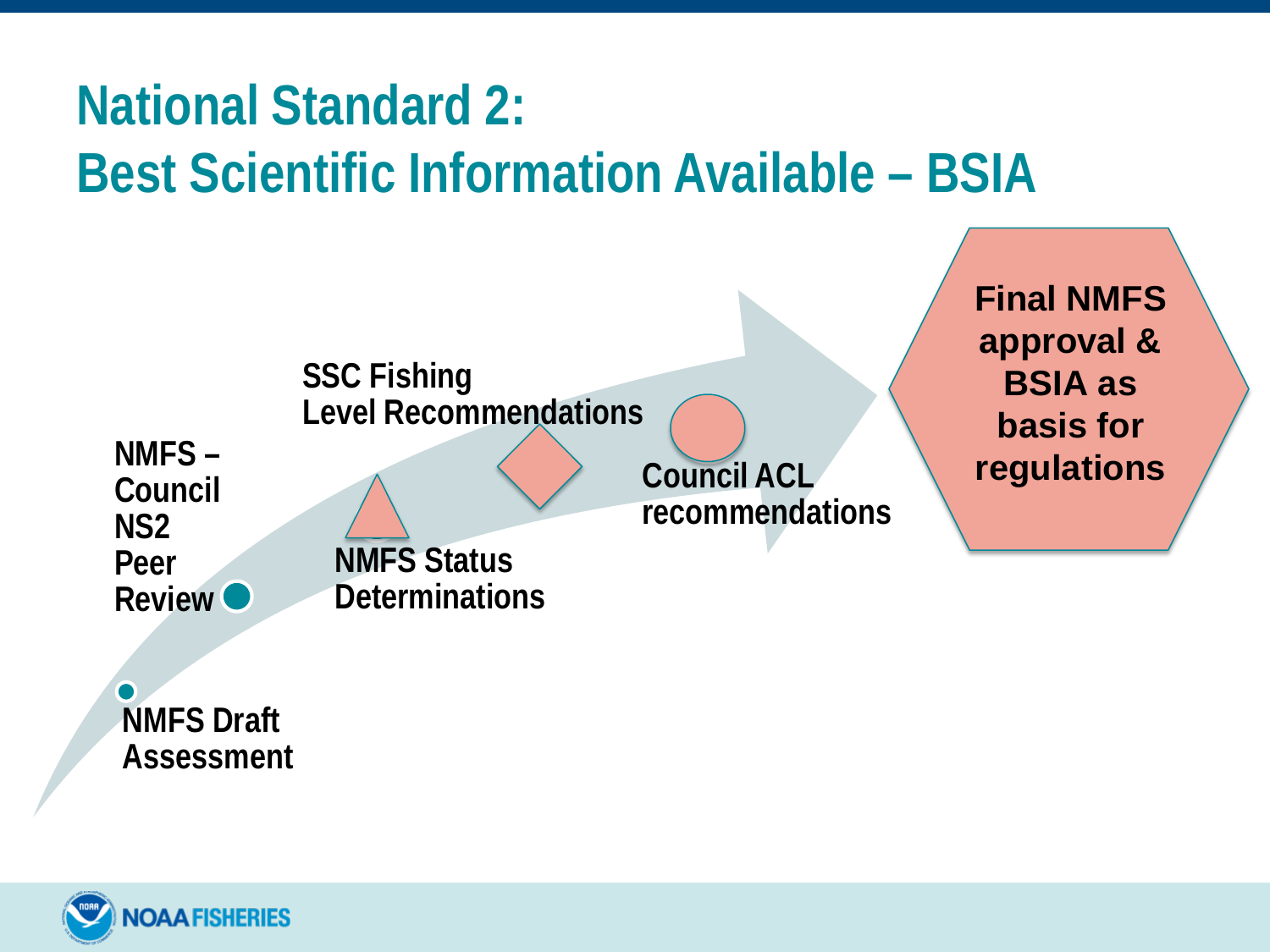#### **BSIA-RELATED CHALLENGES**

- Coordination of peer review, status determination, & fishing limit specification
- Decision to use some or all results of an assessment
	- Assessment may represent BSIA for one or more mgmt. decision (overfished/ing, OFL/ABC, ACL)
	- Multiple models may be under consideration
	- SSC may have different perspective than NMFS or peer review on aspects of the assessment

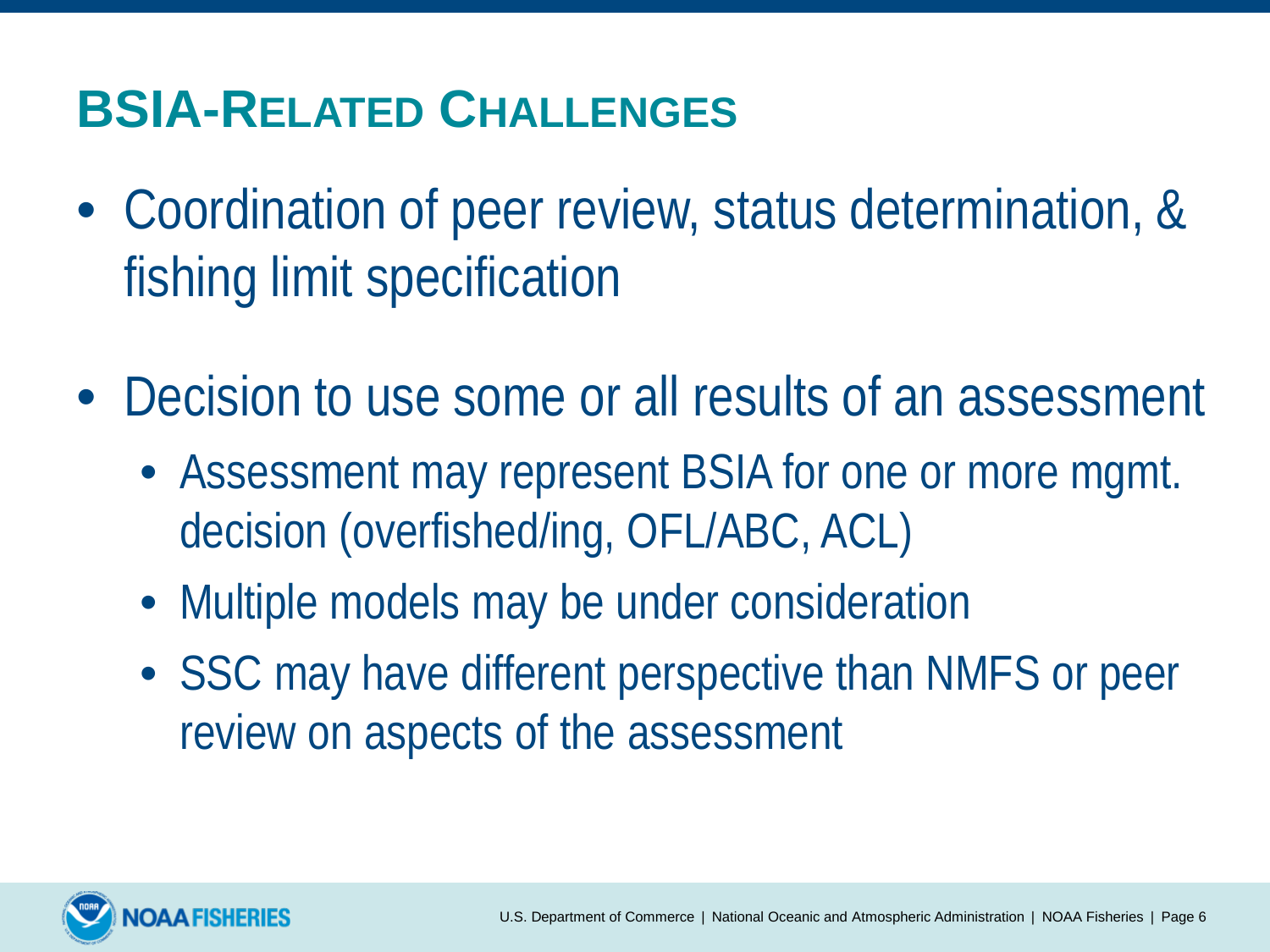#### **BSIA-RELATED CHALLENGES**

- When in the process BSIA is firmly decided
- SSC role in contributing to NMFS' BSIA determination
- How the BSIA determination is documented

# **Goal**: address challenges; establish process that is

- Well understood (who does what, when...)
- Transparent and documented
- Well coordinated

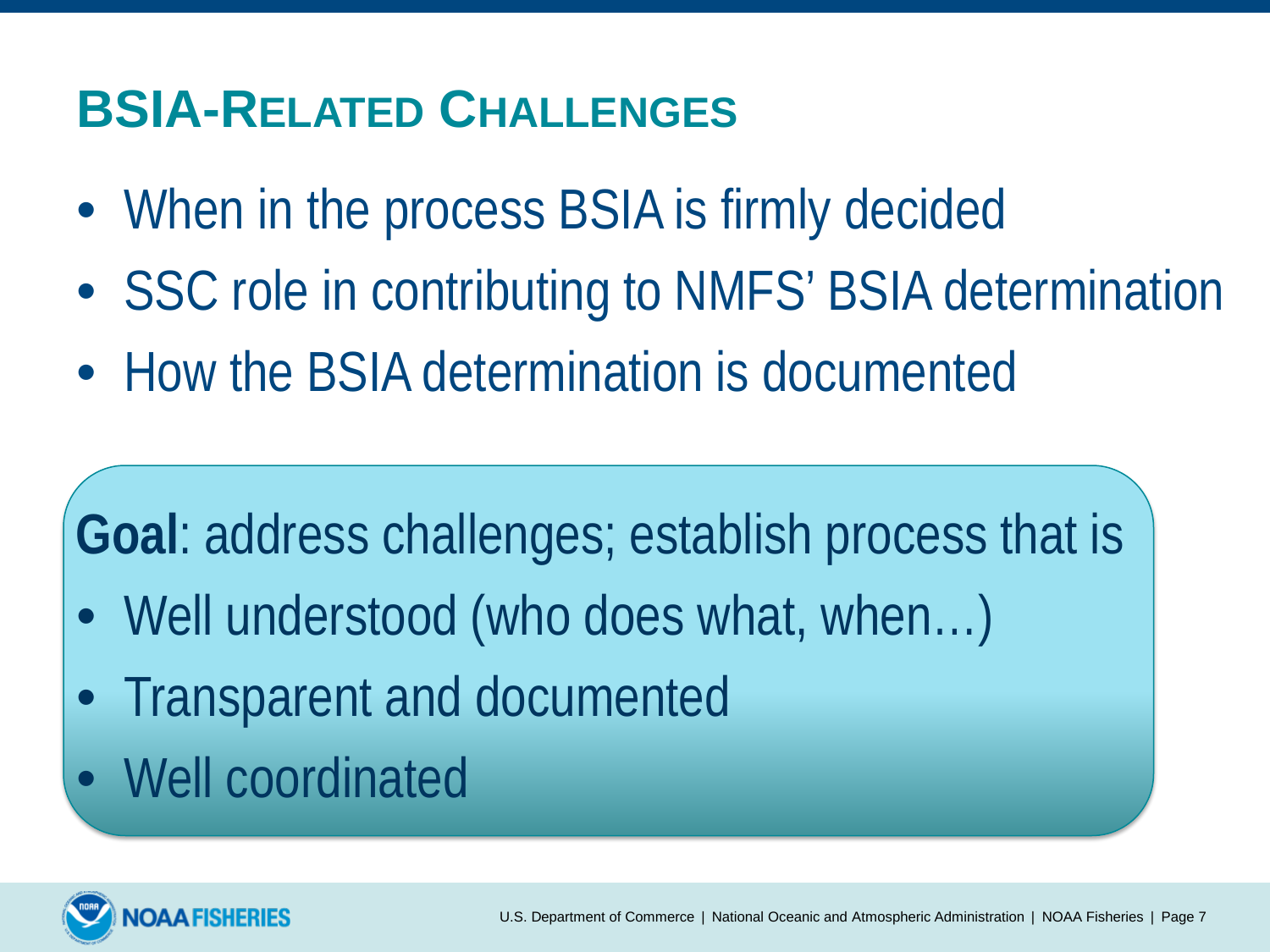

\*Science centers may certify final assessments as BSIA

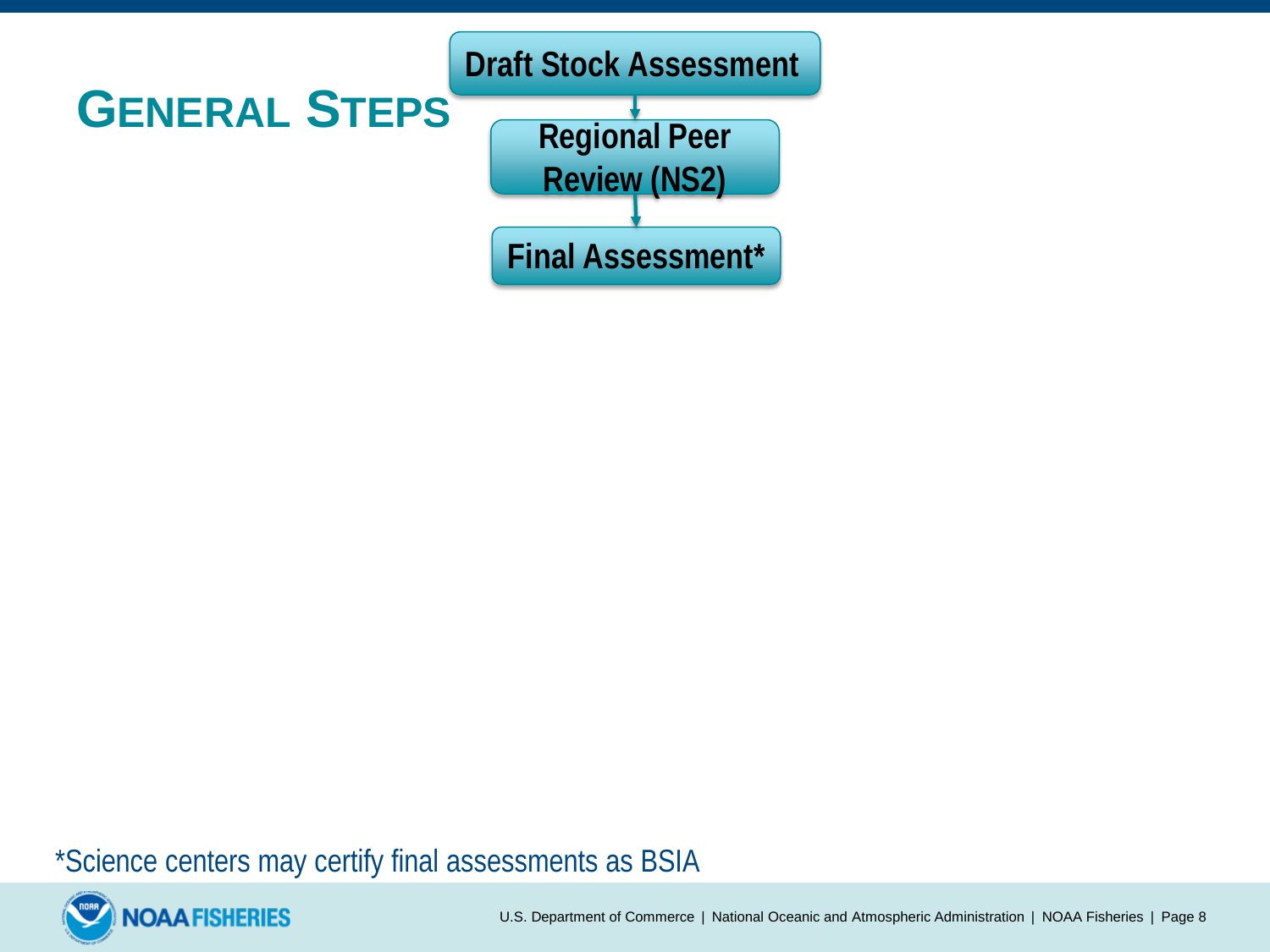

#### **4 aspects evaluated for BSIA**

- **Overfishing**
- 2. Overfished
- 3. Catch level
- 4. Amendments (SDC, harvest policy, rebuilding plan)

**Ultimately, NMFS makes final BSIA declaration.**

\*Science centers may certify final assessments as BSIA

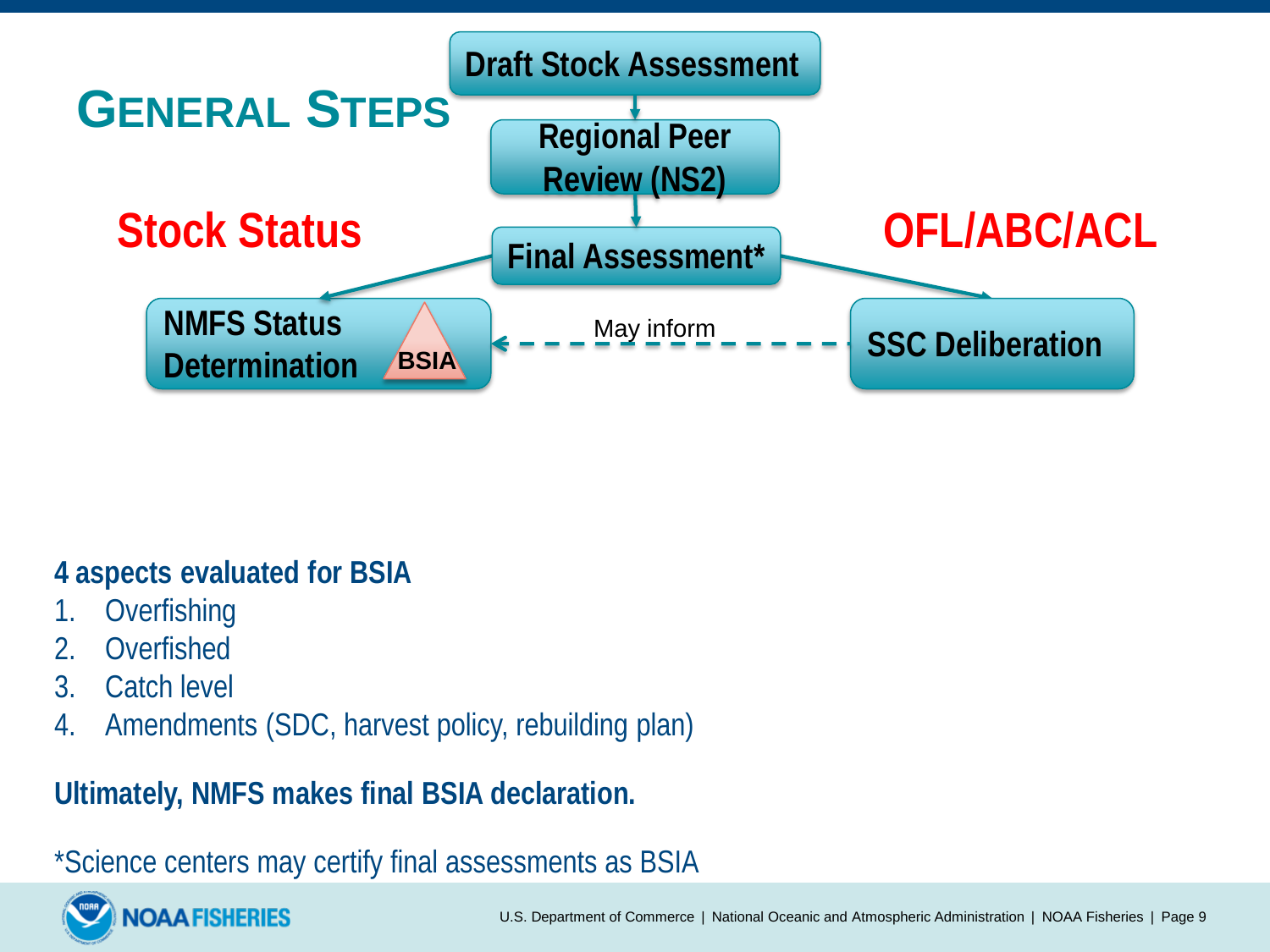

\*Science centers may certify final assessments as BSIA

**OAA FISHERIES**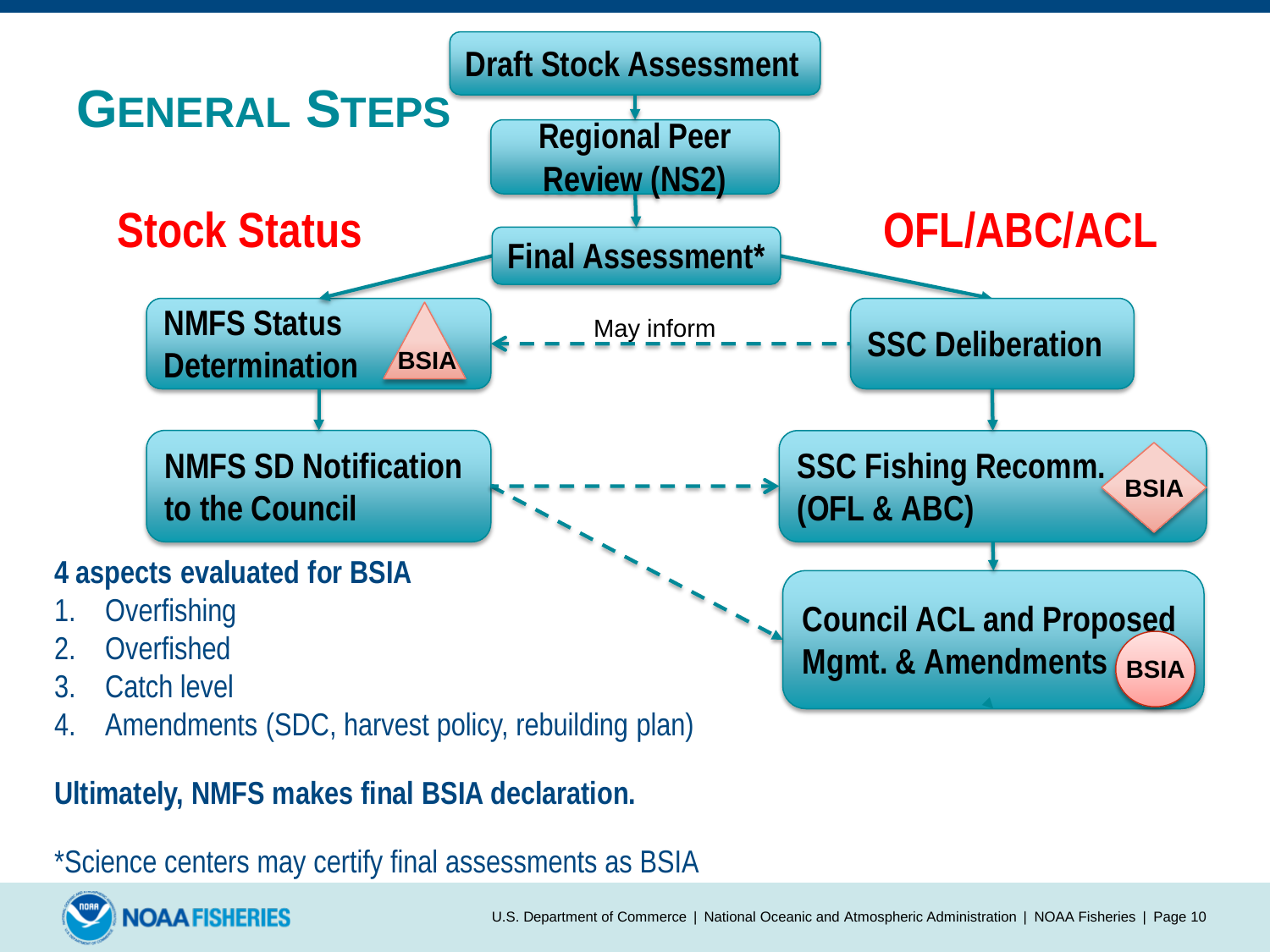

U.S. Department of Commerce | National Oceanic and Atmospheric Administration | NOAA Fisheries | Page 11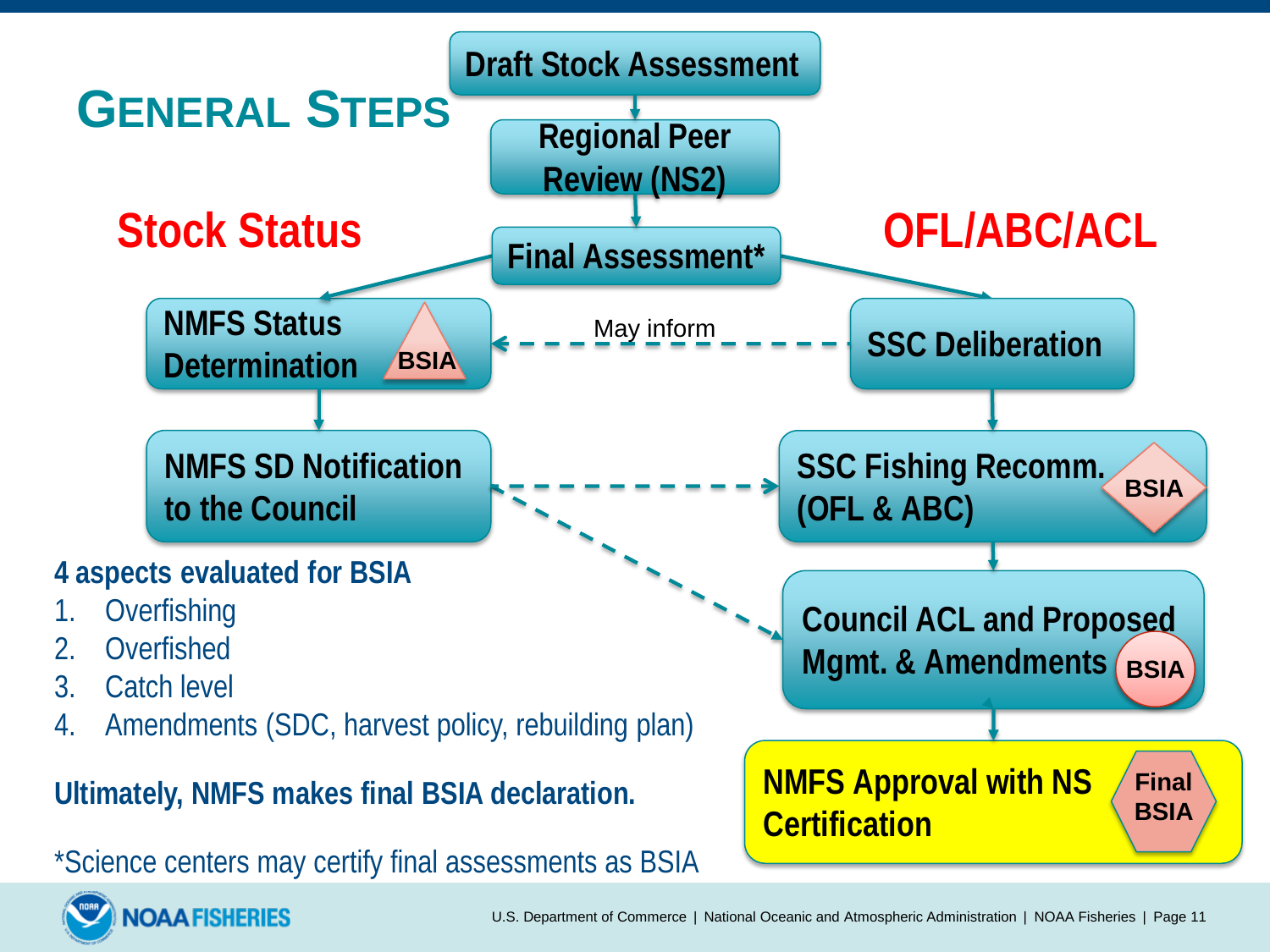#### **REQUEST & STATUS**

#### **Request**

- Evaluate and discuss proposed process
- Is it feasible? Is current process different?

#### **Further agency review and revision**

- Estimate 1-2 months before next version
- Distribute for Council review
- Request: conduct review and discuss at Council meeting
- Provide 3-4 months for comments

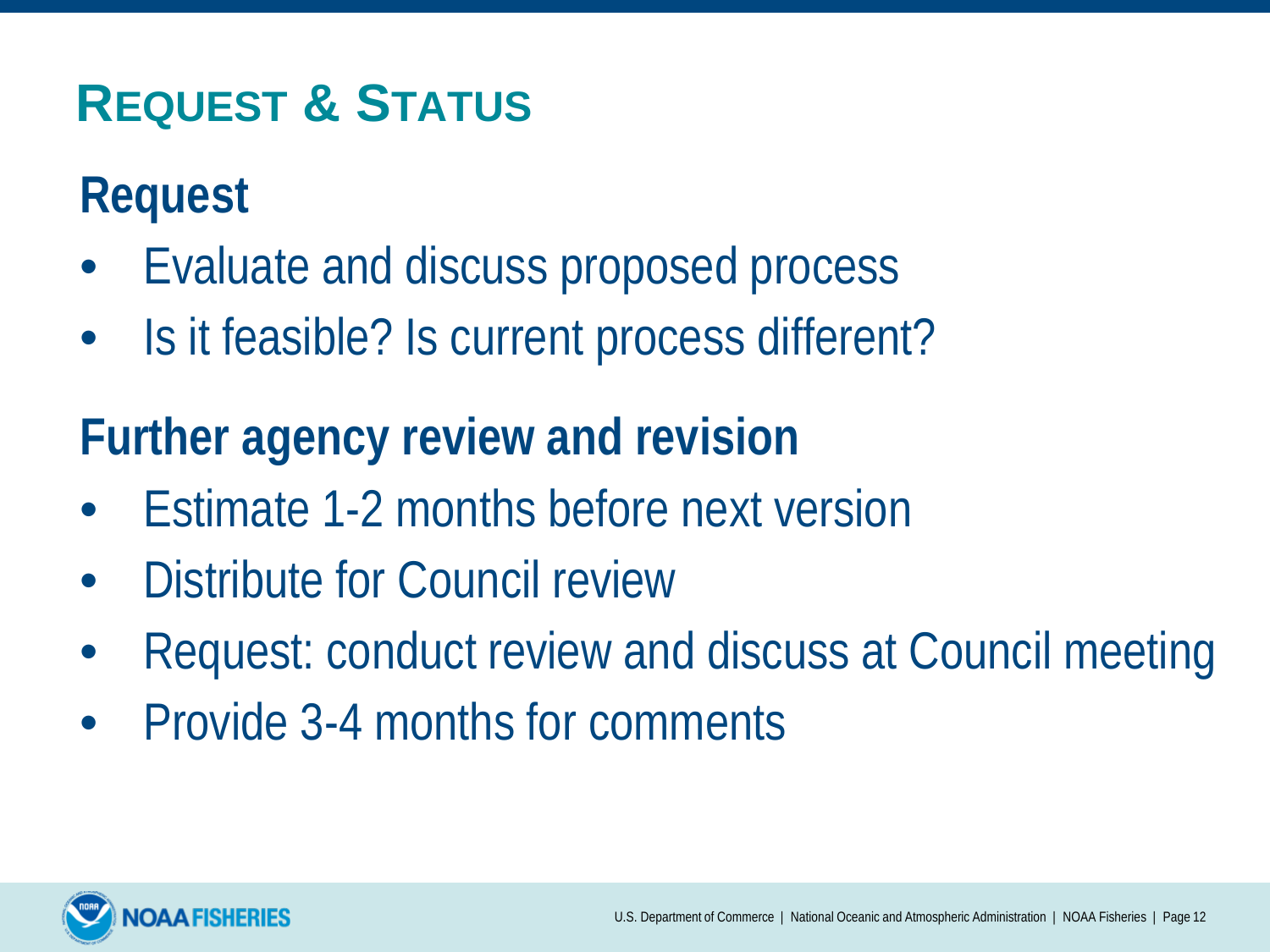#### **BEST SCIENTIFIC INFORMATION AVAILABLE**

#### **Points of contact**

**OAA FISHERIES** 

- Richard Methot [Richard.Methot@noaa.gov,](mailto:Richard.Methot@noaa.gov) (206) 860-3365
- Patrick Lynch [Patrick.Lynch@noaa.gov,](mailto:Patrick.Lynch@noaa.gov) (301) 427-8151
- Deb Lambert [Deb.Lambert@noaa.gov,](mailto:Debra.Lamber@noaa.gov) (301) 427-8560
- Stephanie Hunt [Stephanie.Hunt@noaa.gov](mailto:Stephanie.Hunt@noaa.gov), (301) 427-8563
- Available for discussions & questions (email, phone, in person)